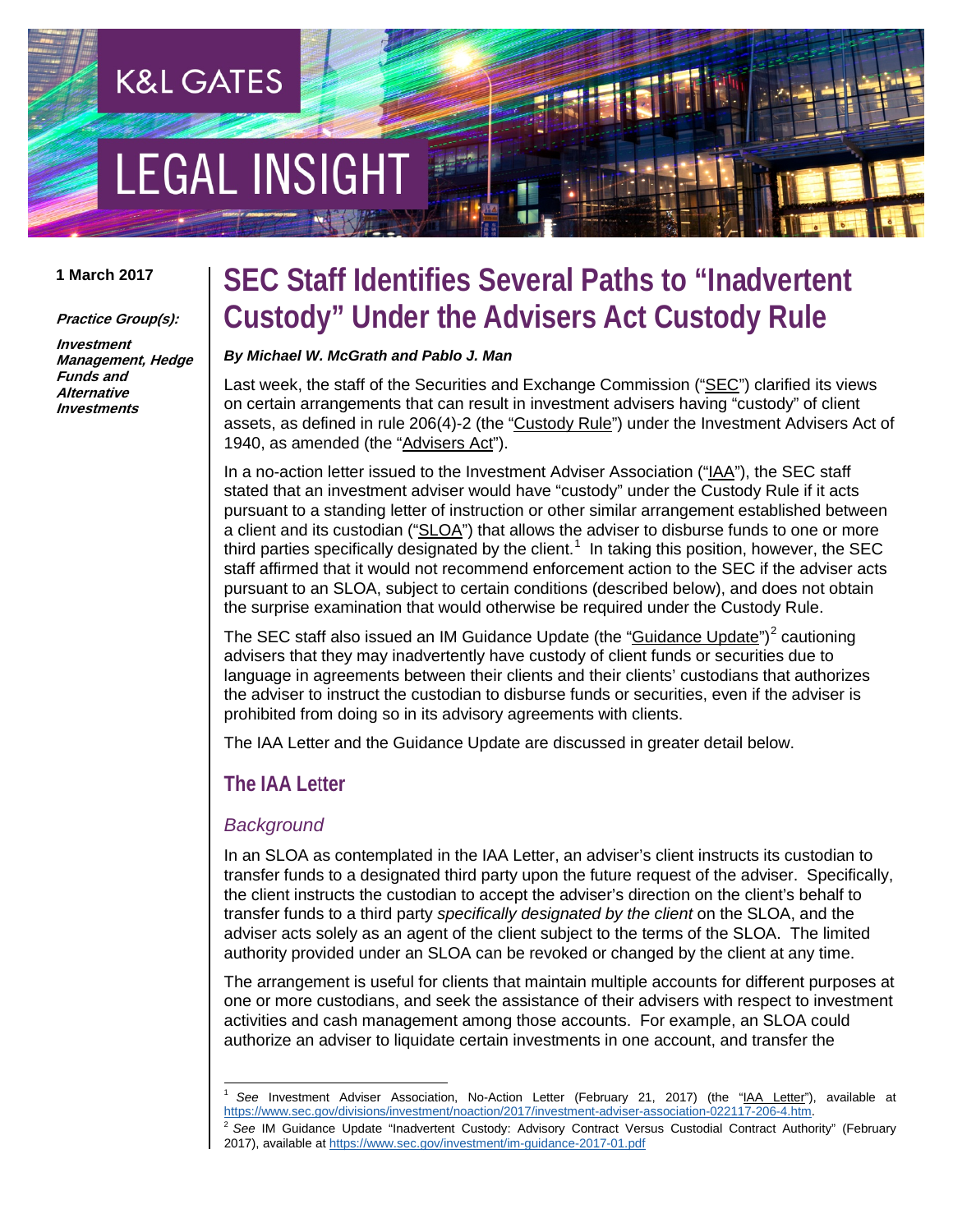proceeds of the sales to another account for purposes of paying tax bills or making disbursements to family members.

#### *Staff Guidance*

The *IAA Letter* sets forth the staff's position that an SLOA, as described above, imputes "custody" to an adviser under the Custody Rule. The SEC staff stated that such an SLOA "would constitute an arrangement under which an investment adviser is authorized to withdraw client funds or securities maintained with a qualified custodian upon its instruction to the qualified custodian."<sup>[3](#page-1-0)</sup> The staff recognized that SLOAs may come in different shapes and sizes, and that an SLOA that is structured such that an adviser does not have discretion as to the amount, payee and timing of transfers would not implicate the Custody Rule. However, the staff took the position that an SLOA that authorizes the adviser to make determinations as to the amount and timing of payments, but not the identity of the payee, represents sufficient authority to result in the adviser having "custody" under the rule.

In taking this position, the SEC staff nevertheless agreed that it would not recommend enforcement action against an investment adviser if that adviser does not obtain a surprise examination, as otherwise required under the Custody Rule, if the adviser acts pursuant to an SLOA under the following circumstances:

- 1. The client provides an instruction to the qualified custodian, in writing, that includes the client's signature, the third party's name, and either the third party's address or the third party's account number at a custodian to which the transfer should be directed.
- 2. The client authorizes the investment adviser, in writing, either on the qualified custodian's form or separately, to direct transfers to the third party either on a specified schedule or from time to time.
- 3. The client's qualified custodian performs appropriate verification of the instruction, such as a signature review or other method to verify the client's authorization, and provides a transfer of funds notice to the client promptly after each transfer.
- 4. The client has the ability to terminate or change the instruction to the client's qualified custodian.
- 5. The investment adviser has no authority or ability to designate or change the identity of the third party, the address, or any other information about the third party contained in the client's instruction.
- 6. The investment adviser maintains records showing that the third party is not a related party of the investment adviser or located at the same address as the investment adviser.
- 7. The client's qualified custodian sends the client, in writing, an initial notice confirming the instruction and an annual notice reconfirming the instruction.

<span id="page-1-0"></span> <sup>3</sup> Under the terms of the Custody Rule, this would confer "custody" to the adviser of the client's funds or securities. *See*  Rule 206(4)-2(d)(2)(ii).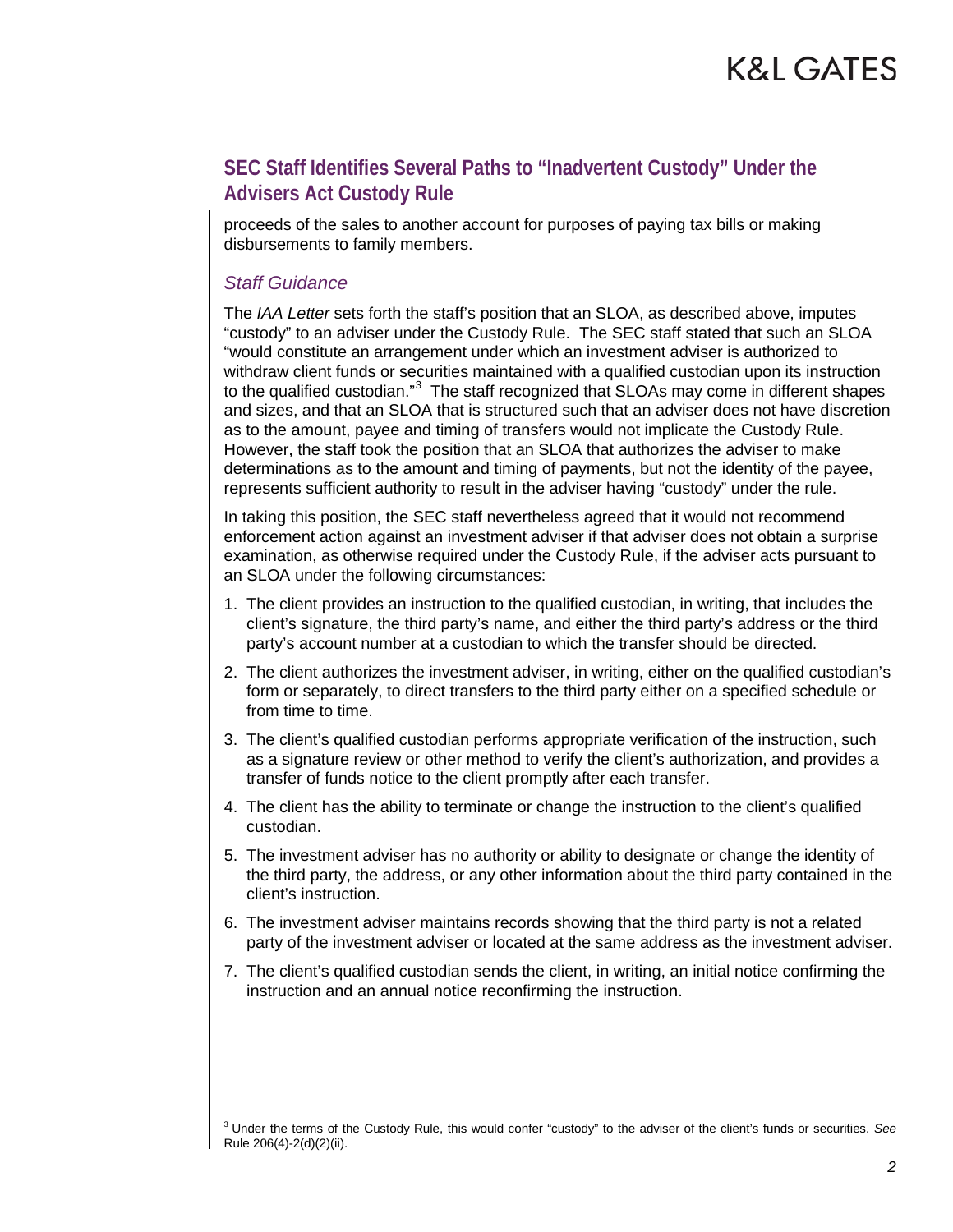#### *Practical Application for Advisers*

The terms of the IAA Letter appear to be limited to disbursements of client funds to third parties, and not applicable to transfers between client accounts. $^4\,$  $^4\,$  $^4\,$  On the same day that it issued the IAA Letter, the SEC staff reaffirmed and clarified its prior interpretation that an adviser's limited authority to transfer a client's assets between the client's accounts maintained at one or more custodians does not confer "custody" on the adviser, provided that the client has authorized the adviser in writing to make such transfers and a copy of that authorization is provided to the custodians, precisely specifying the accounts.<sup>[5](#page-2-1)</sup>

Advisers that have entered into an SLOA should be aware of the SEC staff's position, and ascertain whether the terms of their specific arrangements cause them to have "custody" under the Custody Rule. Even if an adviser complies with the conditions of the IAA Letter, and is therefore exempt from the surprise audit requirement, an adviser that has custody of client assets pursuant to an SLOA still must comply with the client notice and account statement delivery requirements of paragraphs (a)(2) and (3) of the Custody Rule.<sup>[6](#page-2-2)</sup>

The SEC staff stated that it understands that advisers, custodians and their clients will require a reasonable period of time to implement procedures necessary to comply with the relief in the IAA Letter. Although a definite timeline for compliance with the views expressed in the IAA Letter was not provided, the staff did note that an adviser should include client assets that are subject to a SLOA that result in custody in its response to Item 9 of Form ADV Part 1A beginning with its next annual updating amendment after October 1, 201[7](#page-2-3).

#### **The Guidance Update**

#### *Background*

In the Guidance Update, the SEC staff observed that the terms of an agreement between a client and a qualified custodian might authorize the client's adviser to instruct the custodian to disburse client funds or securities. For example, a custody agreement may contain

[3c22d698b637/Presentation/PublicationAttachment/8f6692d0-690a-45a0-b139-3ded57f066d5/IM\\_Alert2\\_10172016.pdf.](http://www.klgates.com/files/Publication/ab6578df-aa26-4537-81b5-3c22d698b637/Presentation/PublicationAttachment/8f6692d0-690a-45a0-b139-3ded57f066d5/IM_Alert2_10172016.pdf)

<span id="page-2-0"></span><sup>&</sup>lt;sup>4</sup> The IAA Letter states that "an investment adviser with power to dispose of client funds or securities for any purpose *other than authorized trading* has access to the client's assets" (emphasis added). While the IAA Letter and the Guidance Update appear to contemplate traditional delivery-versus-payment or "DvP" trading, many advisers direct the transfer of funds to counterparties, futures commission merchants, and others in connection with the trading of futures, swaps, bank loans, and other instruments. These transfers by their nature are not made on a "DvP" basis. Whether this activity would constitute "authorized trading" is not expressly addressed in the recent guidance.

<span id="page-2-1"></span><sup>&</sup>lt;sup>5</sup> See "Staff Responses to Questions About the Custody Rule", Question II.4 (modified February 21, 2017), available at https://www.sec.gov/divisions/investment/custody\_faq\_030510.htm.

<span id="page-2-2"></span> $6$  Specifically, Rule 206(4)-2(a)(2) requires an adviser that opens an account with a custodian on a client's behalf, either under the client's name or under the adviser's name as agent, to notify the client in writing of the custodian's name, address, and the manner in which the funds or securities are maintained, promptly when the account is opened and following any changes to this information. In addition, if the adviser sends account statements to such a client, the adviser must urge the client, in the initial notice and in any subsequent account statements, to compare the account statements from the custodian with those from the adviser. Section 206(4)-2(a)(3) requires an adviser to have a reasonable basis, after due inquiry, for believing that the custodian sends an account statement, at least quarterly, to each of the adviser's clients for which it maintains funds or securities, identifying the amount of funds and of each security in the account at the end of the period and setting forth all transactions in the account during that period.

<span id="page-2-3"></span> $<sup>7</sup>$  This timing corresponds with the compliance date applicable to the recent changes to Form ADV that require, among</sup> other things, additional reporting on separately managed accounts and "umbrella registration" used by private fund<br>advisers. See 'SEC Adopts Rules for Reporting Separately Managed Accounts on Form ADV and Revised See "SEC Adopts Rules for Reporting Separately Managed Accounts on Form ADV and Revised Recordkeeping Rules" by Beth Clark, Christopher J. Martini and Cary J. Meer (October 17, 2016), available at [http://www.klgates.com/files/Publication/ab6578df-aa26-4537-81b5-](http://www.klgates.com/files/Publication/ab6578df-aa26-4537-81b5-3c22d698b637/Presentation/PublicationAttachment/8f6692d0-690a-45a0-b139-3ded57f066d5/IM_Alert2_10172016.pdf)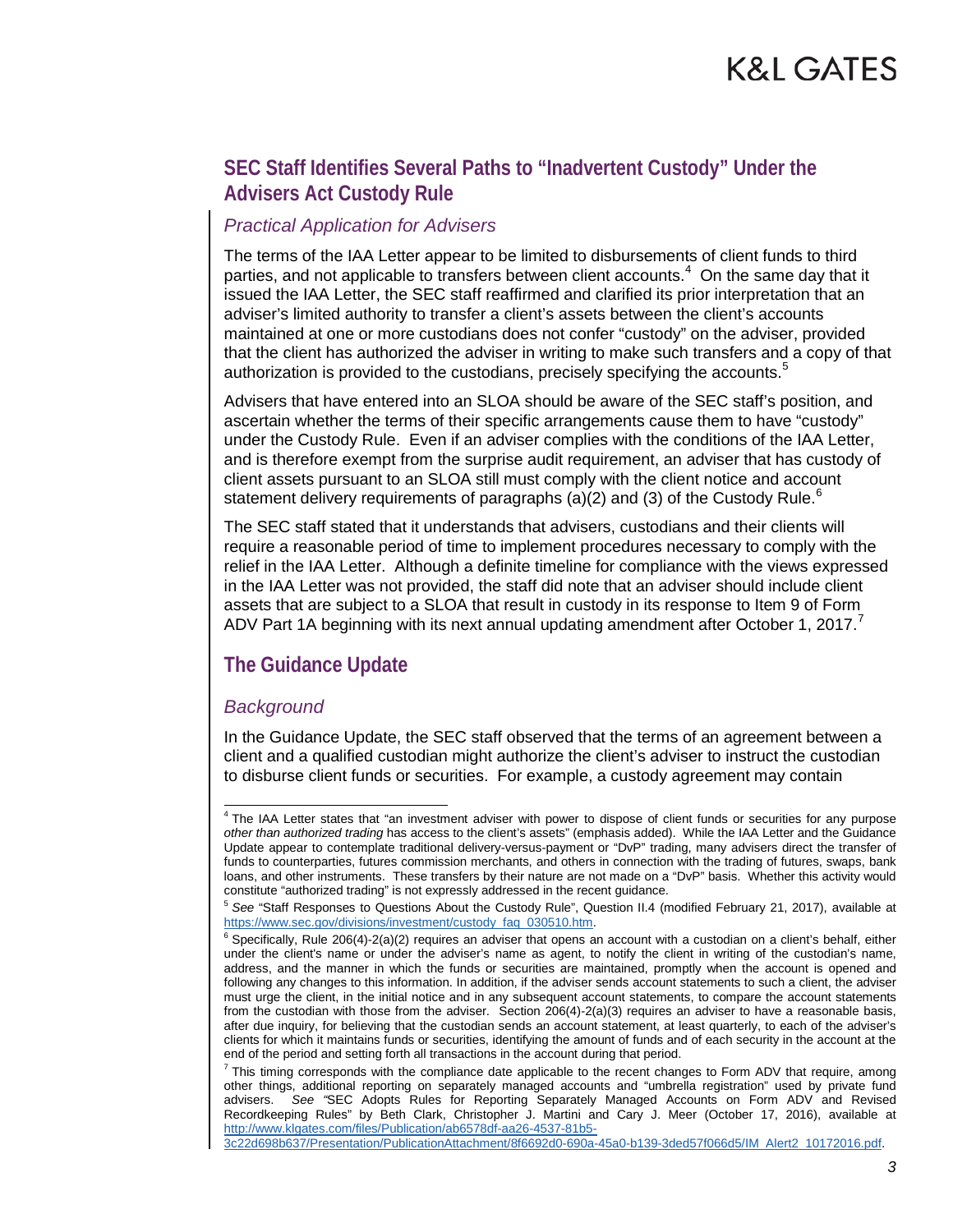language that grants the adviser the right to "receive money, securities, and property of every kind and dispose of same" or state that the custodian "may rely on the client's adviser's instructions without any direction from the client." The SEC staff explained that an adviser would have custody for purposes of the Custody Rule in these circumstances because the custodial agreement authorizes the adviser to withdraw client funds or securities, and this authority could be exercised notwithstanding a provision in the advisory agreement between the adviser and its client to the contrary.

#### *Practical Application for Advisers*

The Guidance Update highlights that certain custodial arrangements could result in an adviser having "custody" under the Custody Rule, notwithstanding that the adviser did not intend to have custody, and may not even be aware that it has been granted the authority that resulted in it having custody. Although an adviser may contractually limit its authority to withdraw client funds in its agreement with a client, the custodian would not necessarily be aware of such limitations; consequently, an adviser could attempt to withdraw funds from a client account and the custodian may view such withdrawal as properly authorized under the terms of the custody arrangement with the client.

The SEC staff suggested in the Guidance Update that one way for an adviser to avoid having inadvertent custody of client assets is to draft a document addressed to the custodian that limits the adviser's authority to "delivery versus payment," notwithstanding any language in the custody agreement to the contrary. $8$ 

#### **The Guidance in Context and Next Steps for Investment Advisers**

The Advisers Act, the rules thereunder, and SEC staff guidance relating to the Custody Rule are complicated and not always intuitive. Although the SEC staff has historically and consistently taken an expansive view of arrangements that result in "custody" under the Custody Rule, advisers may find that the positions of the staff discussed herein conflict with positions previously taken by industry participants in good faith in the absence of such guidance.

In our view, the IAA Letter and the Guidance Update should be viewed in the context of other recent actions from the SEC and its staff related to the Custody Rule, particularly the National Exam Program Risk Alert ("Risk Alert")<sup>[9](#page-3-1)</sup> from the Office of Compliance Inspections and Examinations ("OCIE") and the SEC's recent consent order against Morgan Stanley Smith Barney, LLC.<sup>[10](#page-3-2)</sup> As the SEC staff continues to focus on issues relating to custody in examinations, advisers should review their practices related to custody of client assets and related compliance policies.<sup>[11](#page-3-3)</sup> In light of the IAA Letter, the Guidance Update, and concerns stated in the Risk Alert that recently examined advisers did not recognize that they had

<span id="page-3-0"></span> $8$  Such document, which may be in the form of a letter, must be coupled with written consent of the client and acknowledgement by the custodian.

<span id="page-3-1"></span><sup>&</sup>lt;sup>9</sup> See "The Five Most Frequent Compliance Topics Identified in OCIE Examinations of Investment Advisers" (February 7, 2017), available a[t https://www.sec.gov/ocie/Article/risk-alert-5-most-frequent-ia-compliance-topics.pdf.](https://www.sec.gov/ocie/Article/risk-alert-5-most-frequent-ia-compliance-topics.pdf)

<span id="page-3-2"></span><sup>10</sup> *See* In the Matter of Morgan Stanley Smith Barney, LLC, IA-Release 4609 (January 13, 2017), available at [https://www.sec.gov/litigation/admin/2017/34-79794.pdf.](https://www.sec.gov/litigation/admin/2017/34-79794.pdf)<br><sup>[11](https://www.sec.gov/litigation/admin/2017/34-79794.pdf)</sup> Several Divisions at the SEC have recently focused on the Custody Rule. For example, the IAA Letter and the

<span id="page-3-3"></span>Guidance Update were issued by the SEC's Division of Investment Management; the Risk Alert was issued by OCIE; and the Morgan Stanley Smith Barney, LLC action, which resulted from an OCIE examination, was brought by the SEC's Division of Enforcement.